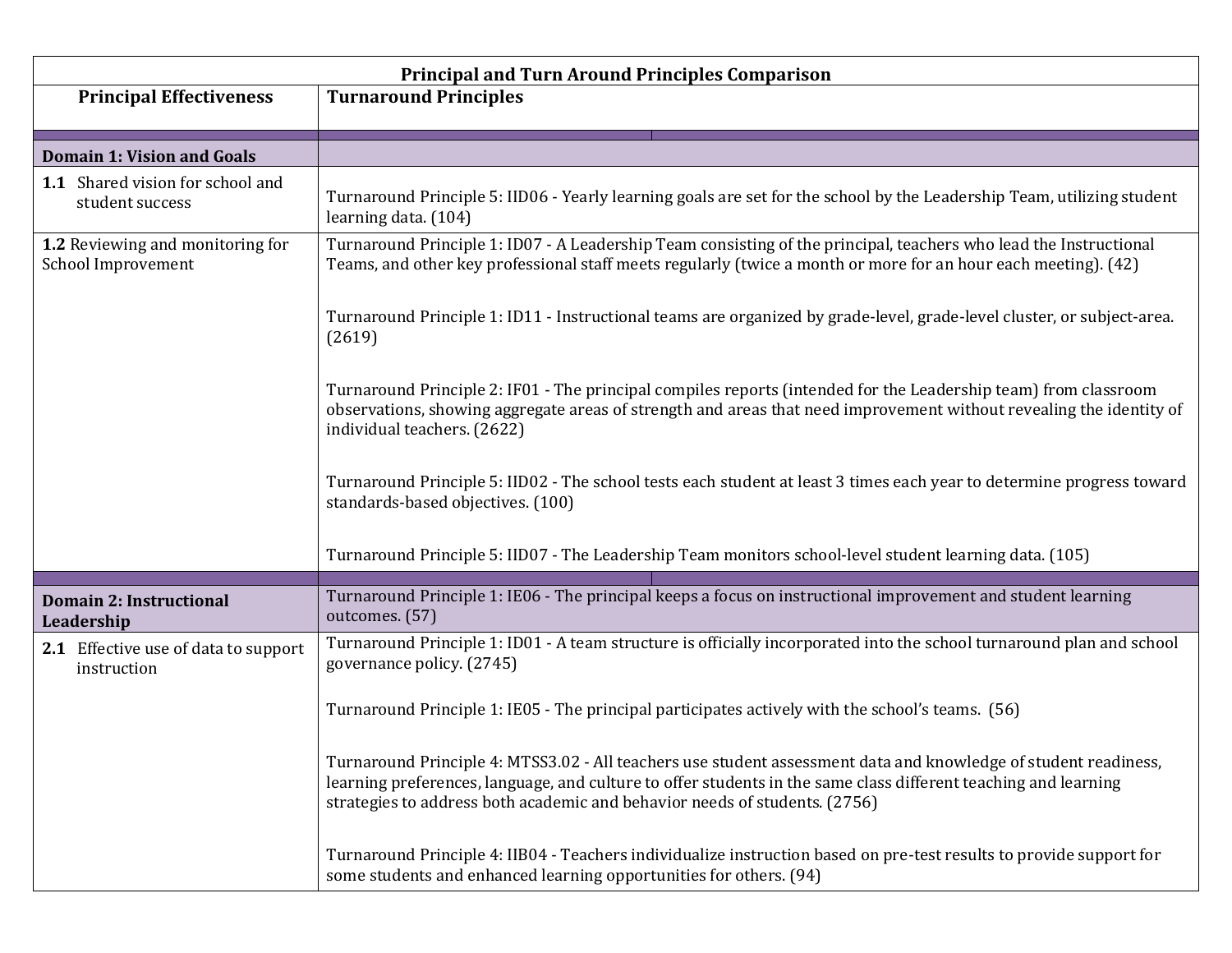|                                                               | Turnaround Principle 4: IIB05 - All teachers re-teach based on post-test results. (95)                                                                                                                                                                        |
|---------------------------------------------------------------|---------------------------------------------------------------------------------------------------------------------------------------------------------------------------------------------------------------------------------------------------------------|
|                                                               | Turnaround Principle 4: IIIA07 - All teachers differentiate assignments (individualize instruction) in response to<br>individual student performance on pre-tests and other methods of assessment. (116)                                                      |
|                                                               | Turnaround Principle 4: MTSS3.04 - Tier II interventions involve teacher-led small group instruction where the group<br>size is optimal for the age and needs of the students. (2758)                                                                         |
|                                                               | Turnaround Principle 5: IID08 - Instructional Teams use student learning data to assess strengths and weaknesses of<br>the curriculum and instructional strategies. (106)                                                                                     |
|                                                               | Turnaround Principle 5: IID09 - Instructional Teams use student learning data to plan instruction. (107)                                                                                                                                                      |
|                                                               | Turnaround Principle 5: IID10 - Instructional Teams use student learning data to identify students in need of<br>instructional support or enhancement. (108)                                                                                                  |
|                                                               | Turnaround Principle 4: MTSS2.05 - Diagnostic assessments are conducted for individual students as needed to adapt<br>instruction and support interventions to student needs. (635)                                                                           |
| 2.2 Involvement in curriculum,<br>instruction, and assessment | Turnaround Principle 1: ID10 - The school's Leadership Team regularly looks at school performance data and<br>aggregated classroom observation data and uses that data to make decisions about school improvement and<br>professional development needs. (45) |
|                                                               | Turnaround Principle 2: IF02 - The Leadership Team reviews the principal's summary reports of classroom<br>observations and takes them into account in planning professional development. (66)                                                                |
|                                                               | Turnaround Principle 2: IF10 - The principal plans opportunities for teachers to share their strengths with other<br>teachers. (74)                                                                                                                           |
|                                                               | Turnaround Principle 2: MTSS1.05 - School staff receive ongoing professional development on all assessments and<br>assessment procedures. (2754)                                                                                                              |
|                                                               | Turnaround Principle 4: MTSS3.01 - All core curricula and materials are evidence-based for the target population of<br>learners. $(1478)$                                                                                                                     |
|                                                               | Turnaround Principle 4: MTSS4.01 - Tier II interventions are based on data from scientific, rigorous research designs<br>that have demonstrated the efficacy of the intervention. (2759)                                                                      |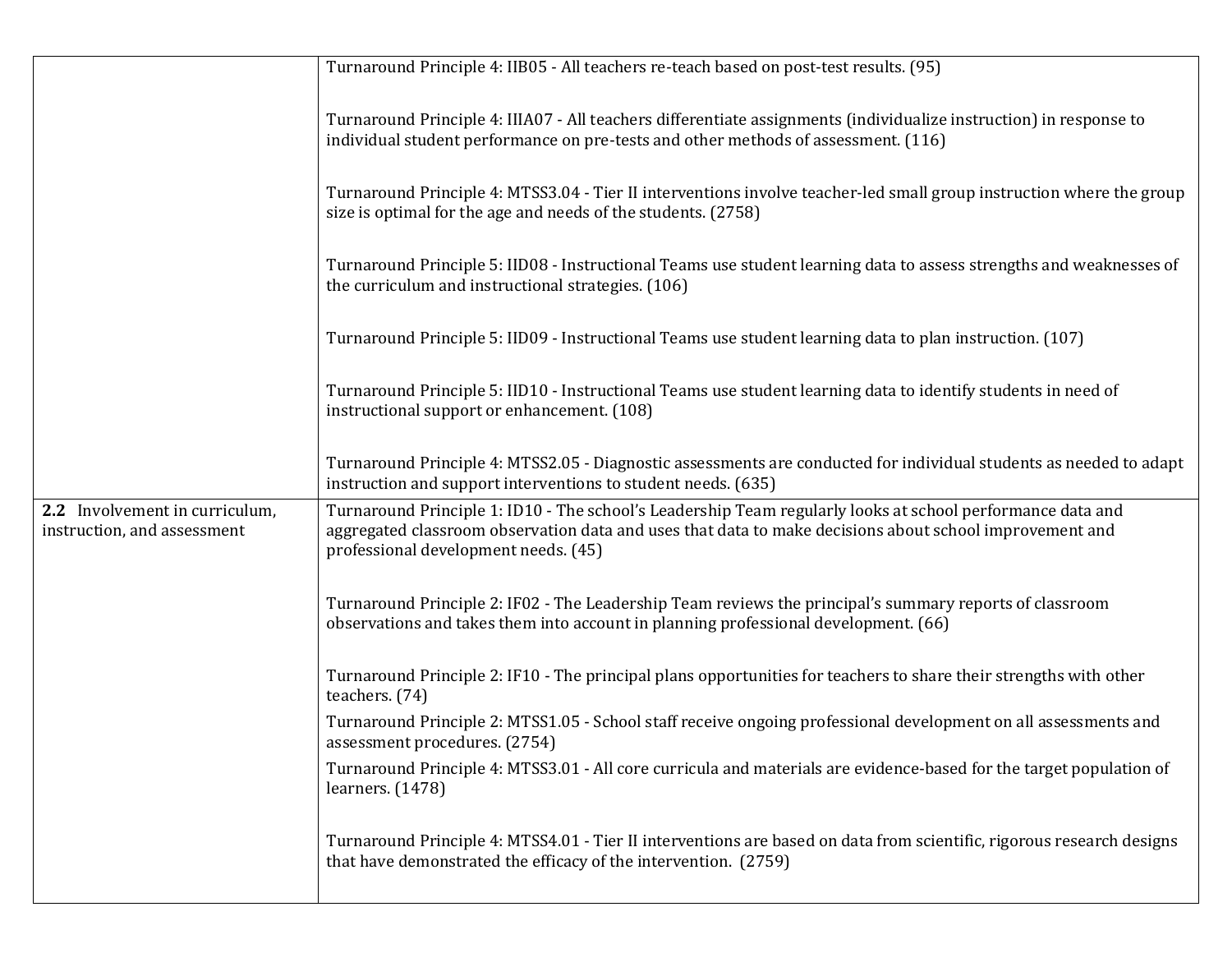|                                                        | Turnaround Principle 4: MTSS4.02 - Tier II interventions are well defined in terms of procedure, person(s)<br>responsible, frequency, duration, and measurable outcomes. (2760)                                                                               |
|--------------------------------------------------------|---------------------------------------------------------------------------------------------------------------------------------------------------------------------------------------------------------------------------------------------------------------|
|                                                        | Turnaround Principle 4: MTSS.4.03 - Tier II interventions are implemented using a standard protocol, with<br>procedures to monitor implementation fidelity. (2761)                                                                                            |
|                                                        | Turnaround Principle 4: MTSS4.05 - Tier III interventions are based on data from scientific, rigorous research designs<br>that have demonstrated the efficacy of the intervention. (2763)                                                                     |
|                                                        | Turnaround Principle 4: MTSS4.06 - Tier III interventions are implemented using a standard protocol, with<br>procedures to monitor implementation fidelity. (2764)                                                                                            |
|                                                        | Turnaround Principle 4: MTSS2.02 - Instruments used for the screening are valid, reliable, and accurately predict<br>which students are at risk of poor learning outcomes or challenging behaviors (e.g. CBM, DIBELS, office discipline<br>referrals). (1475) |
|                                                        | Turnaround Principle 4: MTSS2.03 - All students are screened with an academic assessment tool three times during<br>the school year based on cut points and procedures. (1476)                                                                                |
|                                                        | Turnaround Principle 4: MTSS2.06 - Progress monitoring assessments are conducted bi-weekly for those receiving<br>strategic academic instruction and weekly for those receiving intensive academic instruction. (2751)                                        |
|                                                        | Turnaround Principle 5: IID03 - Teachers receive timely reports of results from standardized and objectives-based<br>tests.                                                                                                                                   |
| 2.3 Distributed leadership                             | *** In the majority of components across all 6 Domains, reference is made to distributed and shared<br>leadership at the proficient and distinguished levels. Distinguished principals have made shared and<br>distributed leadership part of the culture.    |
| 2.4 Monitoring and evaluating<br>standards and content | Turnaround Principle 1: IE07 - The principal monitors curriculum and classroom instruction regularly. (58)                                                                                                                                                    |
|                                                        | Turnaround Principle 4: IIA01 - Instructional Teams develop standards-aligned units of instruction for each subject<br>and grade level. (88)                                                                                                                  |
|                                                        | Turnaround Principle 4: IIA02 - Units of instruction include standards-based objectives and criteria for mastery.<br>(89)                                                                                                                                     |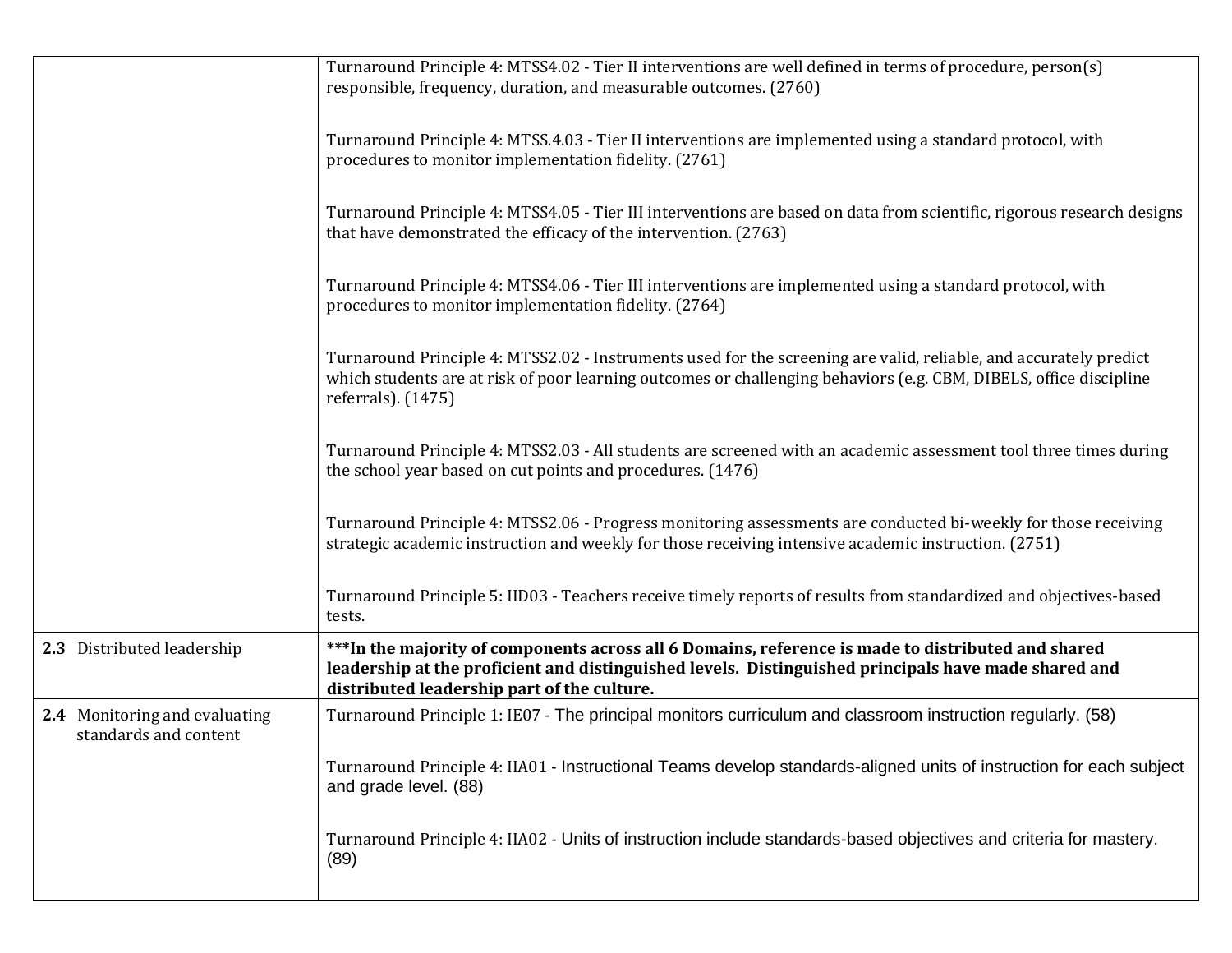|                            | Turnaround Principle 4: IIB01 - Units of instruction include pre-/post-tests to assess student mastery of standards-<br>based objectives. (91)                                                                              |
|----------------------------|-----------------------------------------------------------------------------------------------------------------------------------------------------------------------------------------------------------------------------|
|                            | Turnaround Principle 4: IIC01 - Units of instruction include specific learning activities aligned to objectives. (96)                                                                                                       |
|                            | Turnaround Principle 4: IIIA01 - All teachers are guided by a document that aligns standards, curriculum,<br>instruction, and assessment. (110)                                                                             |
|                            | Turnaround Principle 4: IIIA02 - All teachers develop weekly lesson plans based on aligned units of instruction.<br>(111)                                                                                                   |
|                            | Turnaround Principle 5: IID08 - Instructional Teams use student learning data to assess strengths and<br>weaknesses of the curriculum and instructional strategies. (106)                                                   |
|                            | Turnaround Principle 5: IID09 - Instructional Teams use student learning data to plan instruction. (107)                                                                                                                    |
|                            | Turnaround Principle 5: IID10 - Instructional Teams use student learning data to identify students in need of<br>instructional support or enhancement.                                                                      |
| 2.5 Continuous improvement | Turnaround Principle 1: MTSS1.02 - The Leadership Team provides a system of support for teachers through<br>coaching, resource materials, mentoring, peer observations, and problem-solving. (2753)                         |
|                            | Turnaround Principle 2: IF06 - Teachers are required to make individual professional development plans based on<br>classroom observations. (70)                                                                             |
|                            | Turnaround Principle 2: IF07 - Professional development of individual teachers includes an emphasis on indicators of<br>effective teaching. (71)                                                                            |
|                            | Turnaround Principle 2: IF08 - Professional development for the whole faculty includes assessment of strengths and<br>areas in need of improvement from classroom observations of indicators of effective teaching.<br>(72) |
|                            |                                                                                                                                                                                                                             |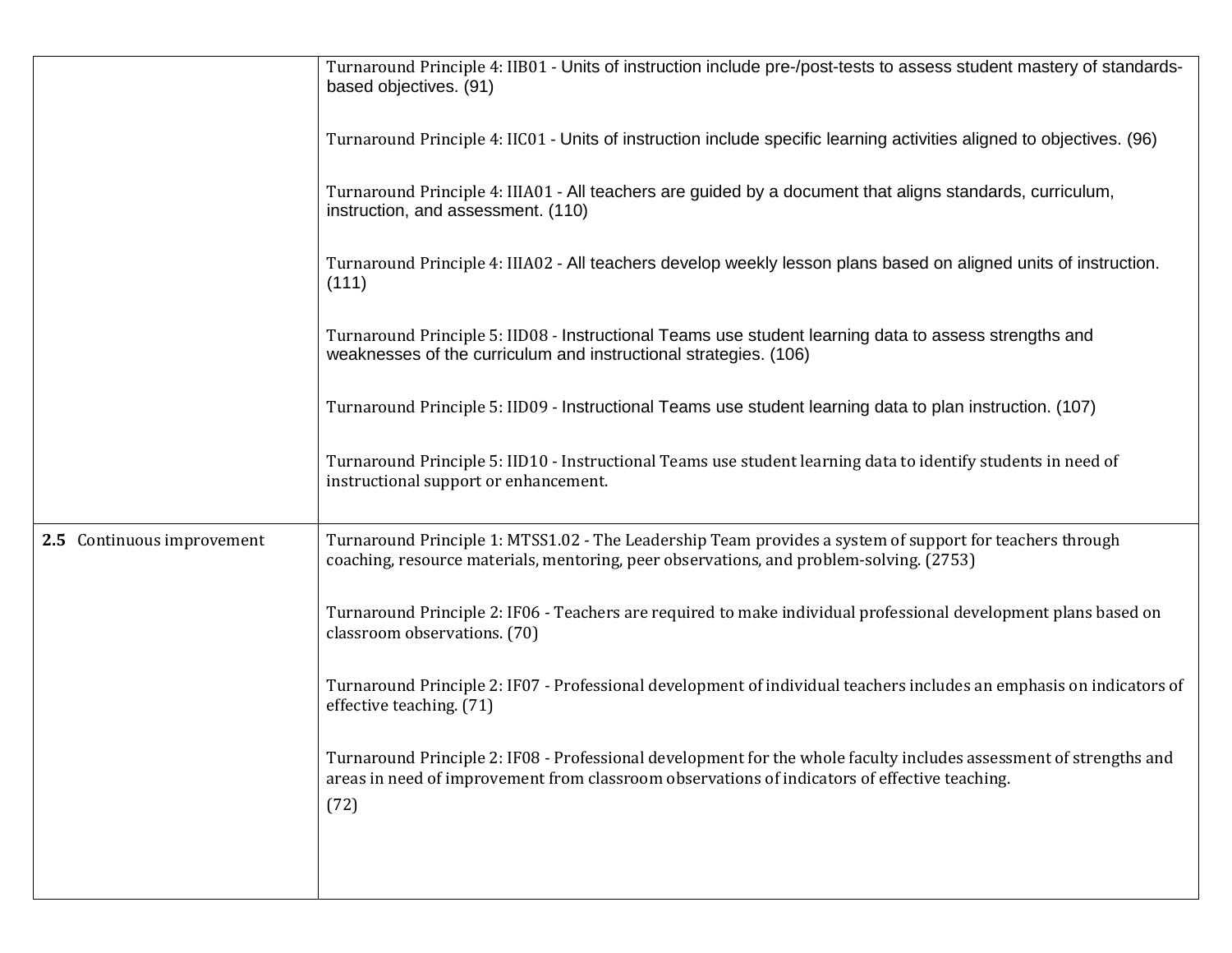| Turnaround Principle 2: MTSS1.03 - All staff responsible for providing Tier I, II, and III interventions have been fully<br>trained on the MTSS framework and on the evidence-based interventions used, and ongoing trainings is available as<br>needed. (2755) |
|-----------------------------------------------------------------------------------------------------------------------------------------------------------------------------------------------------------------------------------------------------------------|
| Turnaround Principle 2: MTSS1.04 - All staff members, including new staff members, are trained and included in the<br>MTSS process. (2747)                                                                                                                      |

| <b>Domain 3: School Operations and</b><br><b>Resources</b> |                                                                                                                                                                                                                                                      |
|------------------------------------------------------------|------------------------------------------------------------------------------------------------------------------------------------------------------------------------------------------------------------------------------------------------------|
| <b>3.1</b> Operational procedures                          |                                                                                                                                                                                                                                                      |
| 3.2 Shared leadership                                      | ***In the majority of components across all 6 Domains, reference is made to distributed and shared<br>leadership at the proficient and distinguished levels. Distinguished principals make shared and<br>distributed leadership part of the culture. |
| 3.3 High quality teachers                                  | Turnaround Principle 1: IE08 - The principal spends at least 50% of his/her time working directly with<br>teachers to improve instruction, including classroom observations. (59)                                                                    |
|                                                            | Turnaround Principle 1: IE09 - The principal challenges and monitors unsound teaching practices and<br>supports the correction of them. (60)                                                                                                         |
|                                                            | Turnaround Principle 2: IF03 - Professional development for teachers includes observations by the principal<br>related to indicators of effective teaching and classroom management. (67)                                                            |
|                                                            | Turnaround Principle 2: IF04 - Professional development for teachers includes observations by peers related<br>to indicators of effective teaching and classroom management. (68)                                                                    |
|                                                            | Turnaround Principle 2: IF05 - Professional development for teachers includes self-assessment related to<br>indicators of effective teaching and classroom management. (69)                                                                          |
|                                                            | Turnaround Principle 2: IF10 - The principal plans opportunities for teachers to share their strengths with<br>other teachers. (74)                                                                                                                  |
|                                                            | Turnaround Principle 4: IIIA08 - All teachers review the previous lesson. (117)                                                                                                                                                                      |
|                                                            | Turnaround Principle 4: IIIA09 - All teachers clearly state the lesson's topic, theme, and objectives. (118)                                                                                                                                         |
|                                                            | Turnaround Principle 4: IIIA10 - All teachers stimulate interest in the topics. (119)                                                                                                                                                                |
|                                                            | Turnaround Principle 4: IIIA11 - All teachers use modeling, demonstration, and graphics. (120)                                                                                                                                                       |
|                                                            | Turnaround Principle 4: IIIA13 - All teachers explain directly and thoroughly. (122)                                                                                                                                                                 |
|                                                            | Turnaround Principle 4: IIIA14 - All teachers use eye contact to maintain classroom awareness. (2624)                                                                                                                                                |
|                                                            | Turnaround Principle 4: IIIA15 - All teachers speak with expression and use a variety of vocal tones. (124)                                                                                                                                          |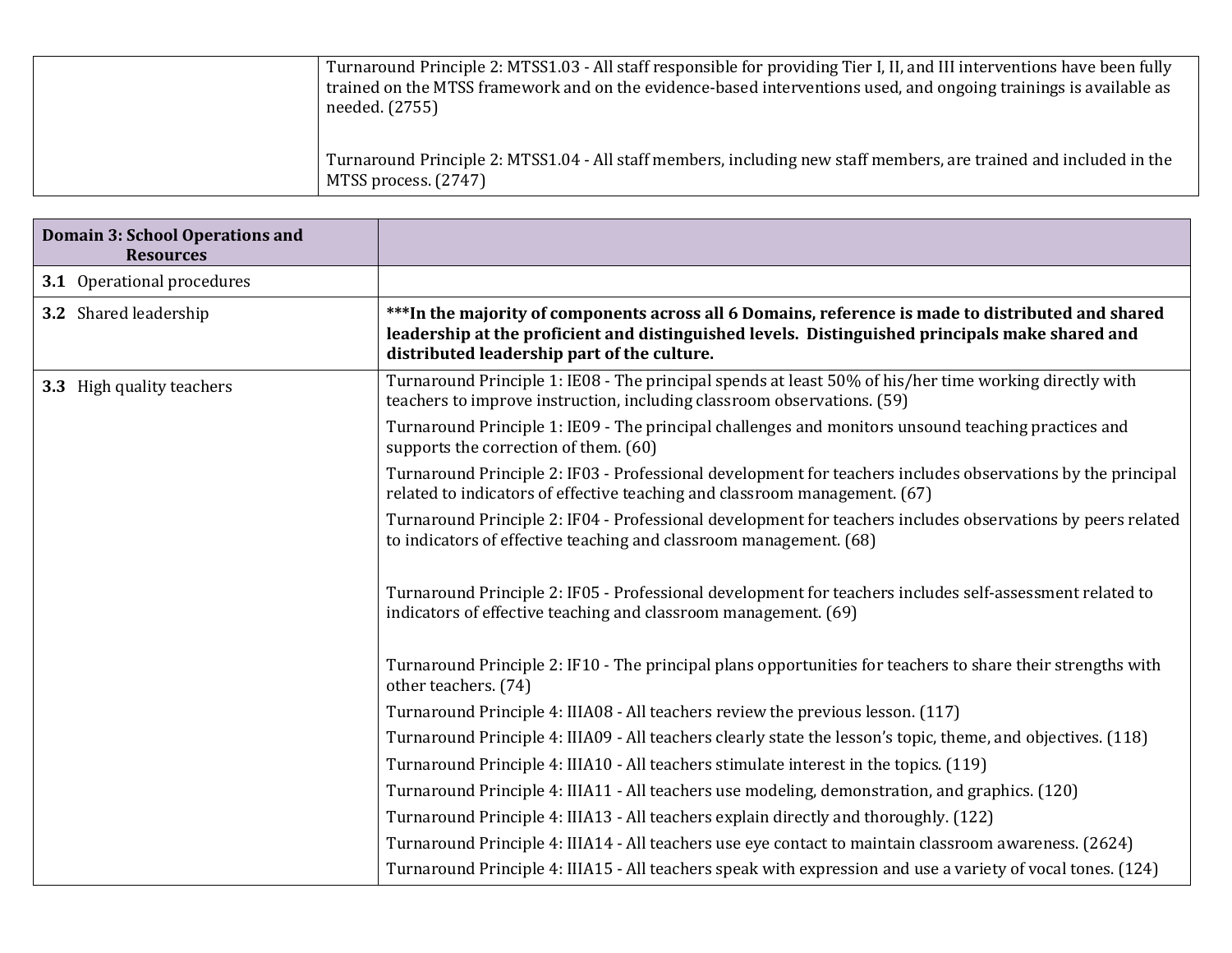|                                           | Turnaround Principle 4: IIIA16 - All teachers use prompting/cueing. (125)                                                                                           |
|-------------------------------------------|---------------------------------------------------------------------------------------------------------------------------------------------------------------------|
|                                           | Turnaround Principle 4: IIIA17 - All teachers re-teach when necessary. (126)                                                                                        |
|                                           | Turnaround Principle 4: IIIA18 - All teachers review with class recitation. (2625)                                                                                  |
|                                           | Turnaround Principle 4: IIIA19 - All teachers review with questioning. (128)                                                                                        |
|                                           | Turnaround Principle 4: IIIA20 - All teachers summarize key concepts. (129)                                                                                         |
|                                           | Turnaround Principle 4: IIIA21 - All teachers re-teach following questioning. (130)                                                                                 |
|                                           | Turnaround Principle 4: IIIA22 - All teachers use open-ended questioning and encourage elaboration. (131)                                                           |
|                                           | Turnaround Principle 4: IIIA25 - All teachers encourage students to paraphrase, summarize, and relate.<br>(134)                                                     |
|                                           | Turnaround Principle 4: IIIA26 - All teachers encourage students to check their own comprehension. (135)                                                            |
|                                           | Turnaround Principle 4: IIIA27 - All teachers provide positive feedback to students. (2626)                                                                         |
|                                           | Turnaround Principle 4: IIIA28 - All teachers travel to all areas in which students are working. (137)                                                              |
|                                           | Turnaround Principle 4: IIIA31 - All teachers interact instructionally with students (explaining, checking,<br>giving feedback). (140)                              |
|                                           | Turnaround Principle 4: IIIA32 - All teachers interact managerially with students (reinforcing rules,<br>procedures). (141)                                         |
|                                           | Turnaround Principle 4: IIIA35 - Students are engaged and on task. (144)                                                                                            |
|                                           | Turnaround Principle 4: IIIB02 - All teachers regularly assign homework based on school plan/policy.(2628)                                                          |
|                                           | Turnaround Principle 4: IIIB03 - All teachers check, mark, and return homework. (152)                                                                               |
| 3.4 Challenges and opportunities          | Turnaround Principle 4: IIC03 - Materials for standards-aligned learning activities are well-organized,<br>labeled, and stored for convenient use by teachers. (98) |
|                                           |                                                                                                                                                                     |
| Domain 4: School, Student, & Staff Safety |                                                                                                                                                                     |
| 4.1 Safe environment                      | Turnaround Principle 6: IID02 - All teachers interact with students to build positive relationships. (2627)                                                         |
| 4.2 Clear and consistent expectations     | Turnaround Principle 2: MTSS1.06 - Staff believe that the purpose of MTSS is to prevent students from<br>having academic and/or behavioral problems. (1499)         |
| 4.3 Student behavior management           |                                                                                                                                                                     |
|                                           | Turnaround Principle 6: IIIC04 - Students raise hands or otherwise signal before speaking. (159)                                                                    |
|                                           | Turnaround Principle 6: IIIC08 - All teachers display classroom rules and procedures in the classroom. (163)                                                        |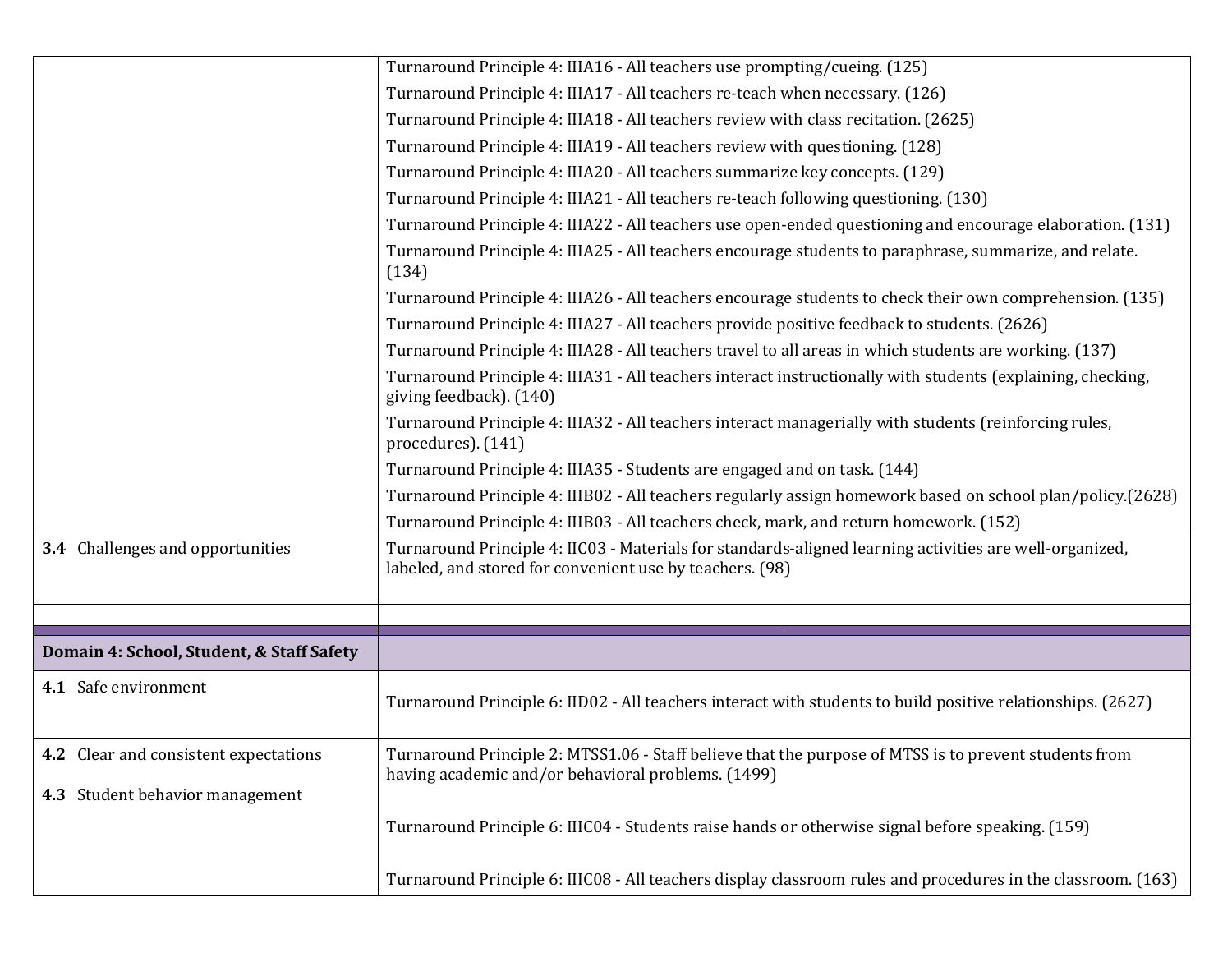|                                                                          | Turnaround Principle 6: IIIC09 - All teachers correct students who do not follow classroom rules and<br>procedures. (164)                                                                                                                                                                       |
|--------------------------------------------------------------------------|-------------------------------------------------------------------------------------------------------------------------------------------------------------------------------------------------------------------------------------------------------------------------------------------------|
|                                                                          | Turnaround Principle 6: IIIC10 - All teachers reinforce classroom rules and procedures by positively<br>teaching them. (165)                                                                                                                                                                    |
| 4.4 Conflict resolution                                                  |                                                                                                                                                                                                                                                                                                 |
| Domain 5: School & Community<br>Relationships                            |                                                                                                                                                                                                                                                                                                 |
| 5.1 Culture of family/community<br>collaboration and involvement         | Turnaround Principle 1: IE13 - The principal offers frequent opportunities for staff and parents to voice<br>constructive critique of the school's progress and suggestions for improvement. (64)                                                                                               |
| <b>5.2</b> Two-way communication with internal<br>and external audiences | Turnaround Principle 7: IE12 - The principal personally engages parents and the community in the<br>turnaround process. (2746)                                                                                                                                                                  |
|                                                                          | Turnaround Principle 7: IIIB01 - All teachers maintain a file of communication with parents. (150)                                                                                                                                                                                              |
|                                                                          | Turnaround Principle 7: IG01 - Parents receive regular communication (absent jargon) about learning<br>standards, their children's progress, and the parents' role in their children's school success. (76)                                                                                     |
|                                                                          | Turnaround Principle 7: CM2.1 - Teachers are familiar with the curriculum of the home (what parents can do<br>at home to support their children's learning) and discuss it with them. (3573)                                                                                                    |
|                                                                          | Turnaround Principle 7: GR1.1 - The school's Parent Involvement Policy includes a vision statement about<br>the importance of family-school partnership in a school community. (3572)                                                                                                           |
|                                                                          | Turnaround Principle 7: CM1.1 - The school's key documents (Parent Involvement Policy, Mission Statement,<br>Compact, Homework Guidelines, and Classroom Visit Procedures) are annually distributed and frequently<br>communicated to teachers, school personnel, parents, and students. (3576) |
|                                                                          | Turnaround Principle 7: CT3.2 - The school team annually conducts a "walk-through" the school, parking lot,<br>and grounds to suggest ways to make the school a more welcoming place. (3575)                                                                                                    |
| 5.3 Culture of dignity, fairness, and respect                            | Turnaround Principle 7: ED5.1 - Professional development programs for teachers include assistance in<br>working effectively with families and community. (3574)                                                                                                                                 |